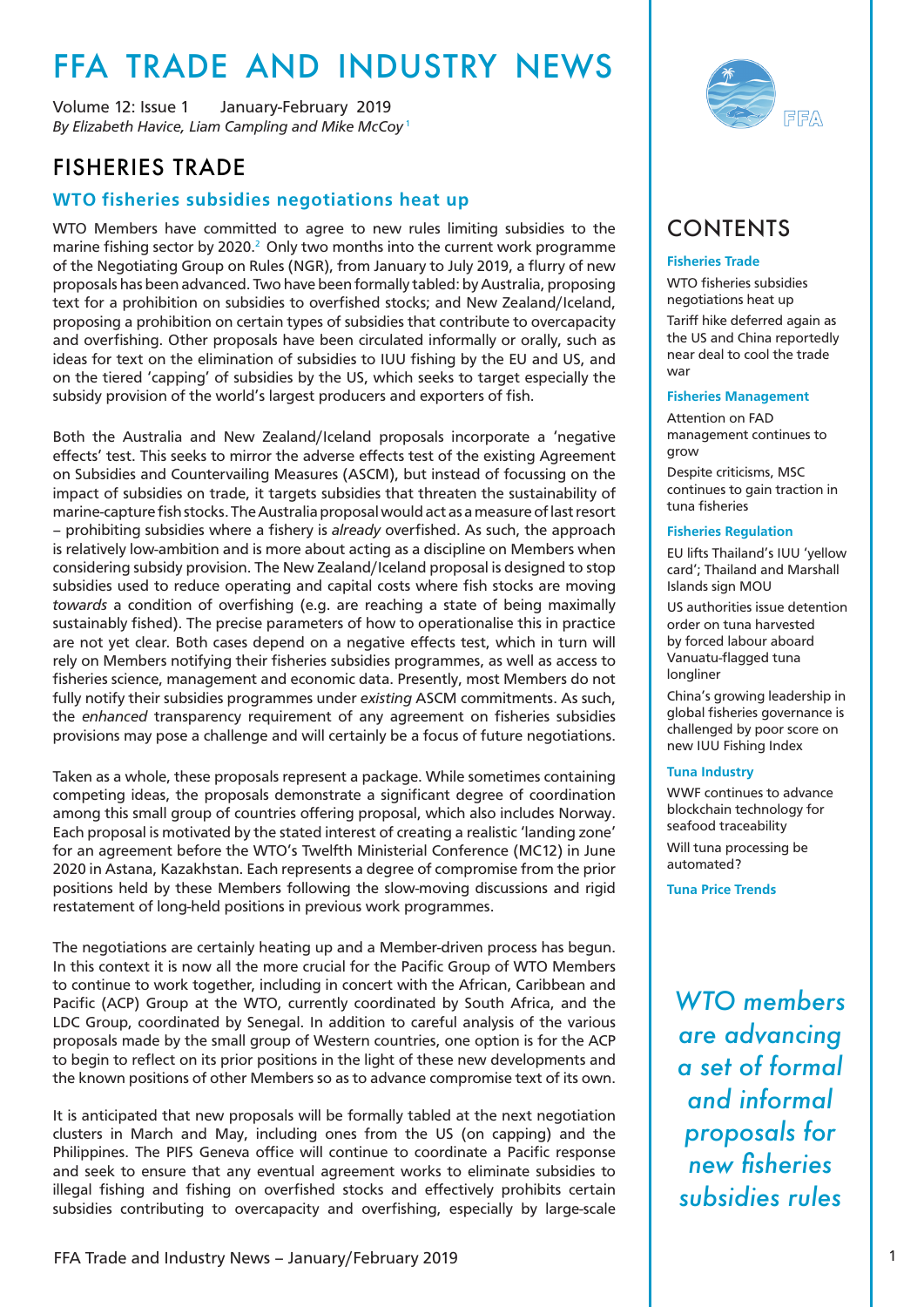<span id="page-1-0"></span>fishing nations; while simultaneously ensuring that eventual subsidy rules do not produce a disproportionate burden on PICs, have unintended consequences for non-commercial fishing and provide effective flexibilities for future PIC fisheries development.

#### **Tariff hike deferred again as the US and China reportedly near deal to cool the trade war**

The global seafood industry has been watching the ongoing trade war between the US and China to see how existing and potential future tariffs increases will shakeup business practices and procurement relationships. As reported in prior issues of FFA Trade and Industry News, the Trump Administration introduced 10% tariffs on more than US\$200 billion of products in September 2018 and planned to increase those tariffs to 25% on 1 January 2019, if the two countries were unable to come to agreement on a range of trade issues. The effect of this component of the trade war on the tuna industry is most pronounced for tuna loin imports to the US. China is the leading loin supplier to the US market and low-tariff loins have been the central logic of Bumble Bee and Chicken of the Sea's large processing operations in the mainland US.<sup>[3](#page-12-0)</sup> In addition to tariff increases on loins, US tuna processing facilities have also been stung by steel and aluminium tariffs in other parts of Trump's broad return to protectionism. As such, the tuna industry has been carefully monitoring the trade war and lobbying the Trump Administration, developing positions based on whether their competitive position will be harmed (Chicken of the Sea and Bumble Bee) or potentially helped (StarKist's production of mostly whole-round in American Samoa) by the tariff boosts[.4](#page-12-0)

In a relief to mainland US processors, in the days before the start of 2019, the Trump Administration announced a 90-day delay in the deadline to increase to the 25% tariff level in order to provide time to negotiate and come to agreement on difficult trade issues including agricultural policies and procurement, technology transfer and intellectual property. As the new deadline approached, the Trump Administration extended the delay on increasing tariffs, citing progress in negotiations on important structural issues. Negotiations are expected to continue in late March 2019. Several important issues remain, including the countervailing tariffs China introduced on US products, Chinese currency management and enforcement of the deal.<sup>[5](#page-12-0)</sup> Reportedly, one of the remaining points of negotiation will be if the US immediately lifts its initial round of 10% tariffs, or if these tariffs are lifted incrementally to allow the US to monitor if China is meeting its obligations.<sup>[6](#page-12-0)</sup>

# FISHERIES MANAGEMENT

#### **Attention on FAD management continues to grow**

In recent years, there has been increasing focus on the management of fish aggregation devices (FADs) by RFMOs, governments, NGOs and industry, given negative impacts on juvenile tuna and by-catch species, as well as marine pollution risks. Several recent FAD management-related developments are highlighted here.

In December 2017, WCPFC14 agreed to include non-binding provisions relating to non-entangling FADs in the tropical tunas conservation and management measure (CMM 2017-01). Members were "encouraged" to utilise non-entangling designs and materials in the construction of FADs to reduce entanglement of sharks, marine turtles and other species. The use of natural or biodegradable materials for FADs was also "promoted" to reduce the amount of synthetic marine debris. In December



*Australia and New Zealand/ Iceland proposals both rely on a 'negative effects' test of the impact of subsidies on fish stocks* 

*The Pacific Group at the WTO is working with the ACP to ensure that rules work for fisheries sustainability and local development*

*The US and China have avoided further tariff escalation; no firm date for rollback of existing tariffs*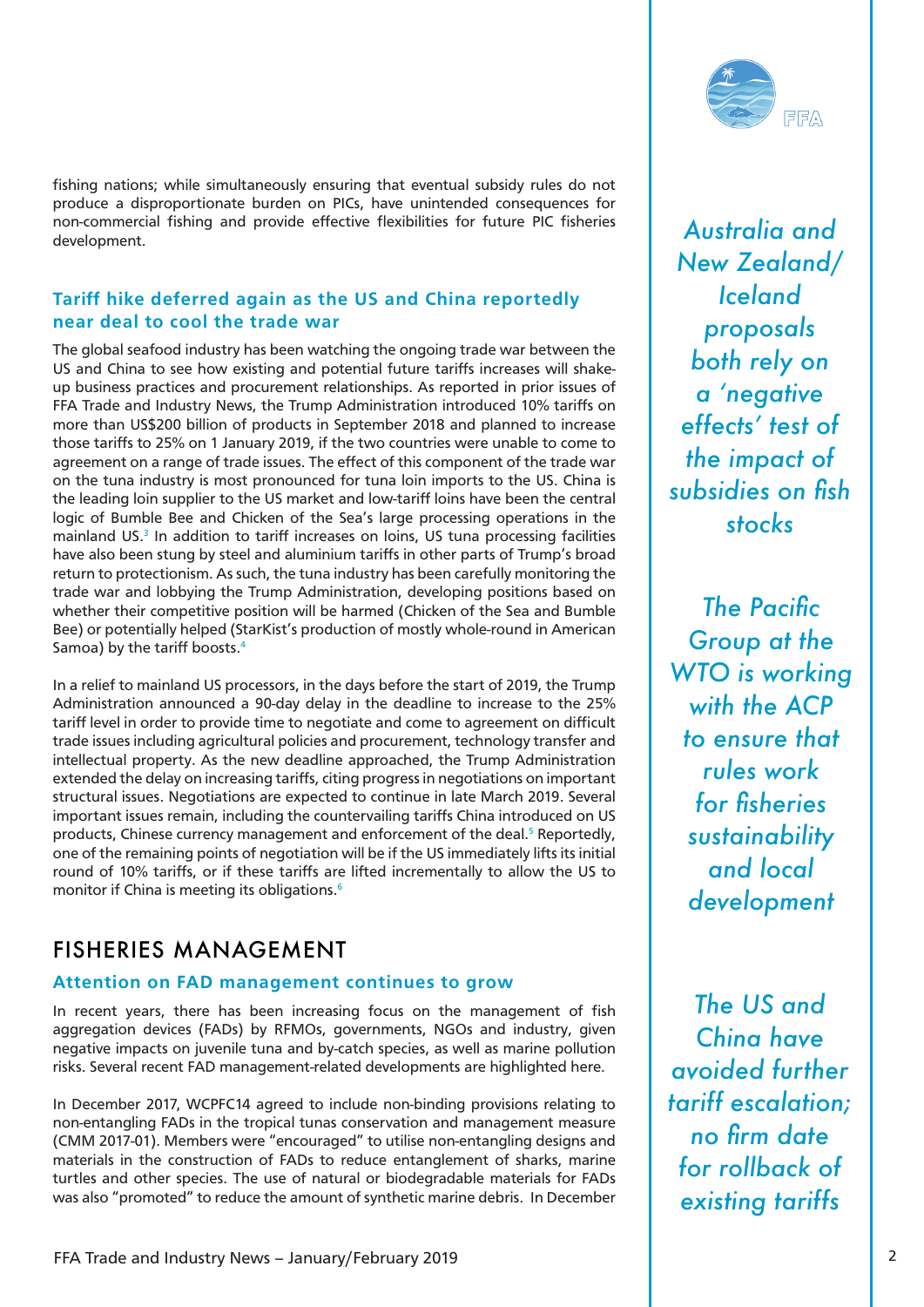<span id="page-2-0"></span>2018, WCPFC15 adopted a binding measure, effective 1 January 2020, requiring any FAD deployed in, or that drifts into, the WCPFC Convention Area to comply with specifications relating to non-entangling designs. If netting is used to cover the raft (floating part) of FADs, it must have a stretched mess size less than 2.5 inches and be well wrapped around the entire raft to ensure no netting hangs below the raft. The hanging part of the FAD which is suspended in the water (tail) should avoid the use of mesh net; if mesh net is used the stretched mesh size should be less than 2.5 inches or tied tightly into bundles and weighed down to keep the netting taut in the water column. Alternatively, a single weighted panel of mesh (less than 2.5 inches) or solid sheets such as canvas or nylon can be used. The provisions on use of biodegradable materials remain non-binding, as research and the development of best practice quidelines is ongoing.<sup>7</sup>

In January 2019, the Spanish tuna fishing fleet (OPAGAC) and the Inter-American Tropical Tuna Commission (IATTC), signed an agreement to test biodegradable FADs (BIOFADs) in the Eastern Pacific Ocean. In 2019, fourteen Spanish purse seine vessels will deploy new BIOFAD prototypes which do not use synthetic materials (besides the satellite tracking buoy and identification markers) or chemicals (e.g. paints, gums, resins, glues). The BIOFAD prototypes will be evaluated in terms of durability, availability and cost of materials, as well as effectiveness in attracting fish, with all information gathered during the trial to be made publicly available. The trial is co-funded by OPAGAC and the European Union, with collaboration from the International Seafood Sustainability Foundation (ISSF) and ATZI, an institute developing technological solutions for sustainability.<sup>[8](#page-12-0)</sup>

In February 2019, the Parties to the Nauru Agreement (PNA) held a working group session to finalise draft legal text for a PNA FAD Tracking and Registration Measure. This measure will be presented to PNA Fisheries Officials in March for review and approval, before presentation to PNA Ministers in May for final endorsement. PNA's FAD measure is intended to compliment WCPFC considerations on FAD design (as discussed earlier) and is expected to come into effect from 1 January 2020 for purse seine vessels fishing in PNA waters.<sup>[9](#page-12-0)</sup> Details on specifics of the measure are not yet publicly available.

#### **Despite criticisms, MSC continues to gain traction in tuna fisheries**

As covered in previous editions of *FFA Trade and Industry News,* the Marine Stewardship Council (MSC) certification for sustainable fisheries has come under scrutiny from the UK Parliament, NGOs and retailers (discussed below). Despite various criticisms, MSC continues to gain traction in tuna fisheries, with a number of recent announcements of new fisheries becoming certified or entering into full assessment.

In light of bigeye tuna in the Western and Central Pacific Ocean now being deemed to be healthy and fished sustainably, a Federated States of Micronesia (FSM) longline fishery is the first ever to achieve MSC certification for its bigeye tuna catch. The certification covers yellowfin and bigeye catches in FSM EEZ by 58 longline vessels owned or managed by Liancheng Overseas Fishery (Shenzhen) Co. Ltd, China Southern Fishery Shenzhen Co. Ltd and Liancheng Overseas Fishery (FSM) Co. Ltd. The vessels are beneficially Chinese-owned and flagged to China, Taiwan and FSM, landing fish in Kosrae and Pohnpei in FSM, as well as Samoa and French Polynesia. The fishery has five years to address conditions related to harvest strategies and harvest control rules for bigeye and yellowfin tuna, as well as strengthened management relating to interactions with endangered, threatened and protected species, particularly sea turtles. The parent company, Liancheng Overseas Fishery (Shenzhen) Co. Ltd. also



*Biodegradable FAD designs are being tested in the Eastern Pacific Ocean*

*WCPFC has adopted a binding measure for non-entangling FAD designs; PNA will implement an in-zone FAD tracking and registration measure in 2020*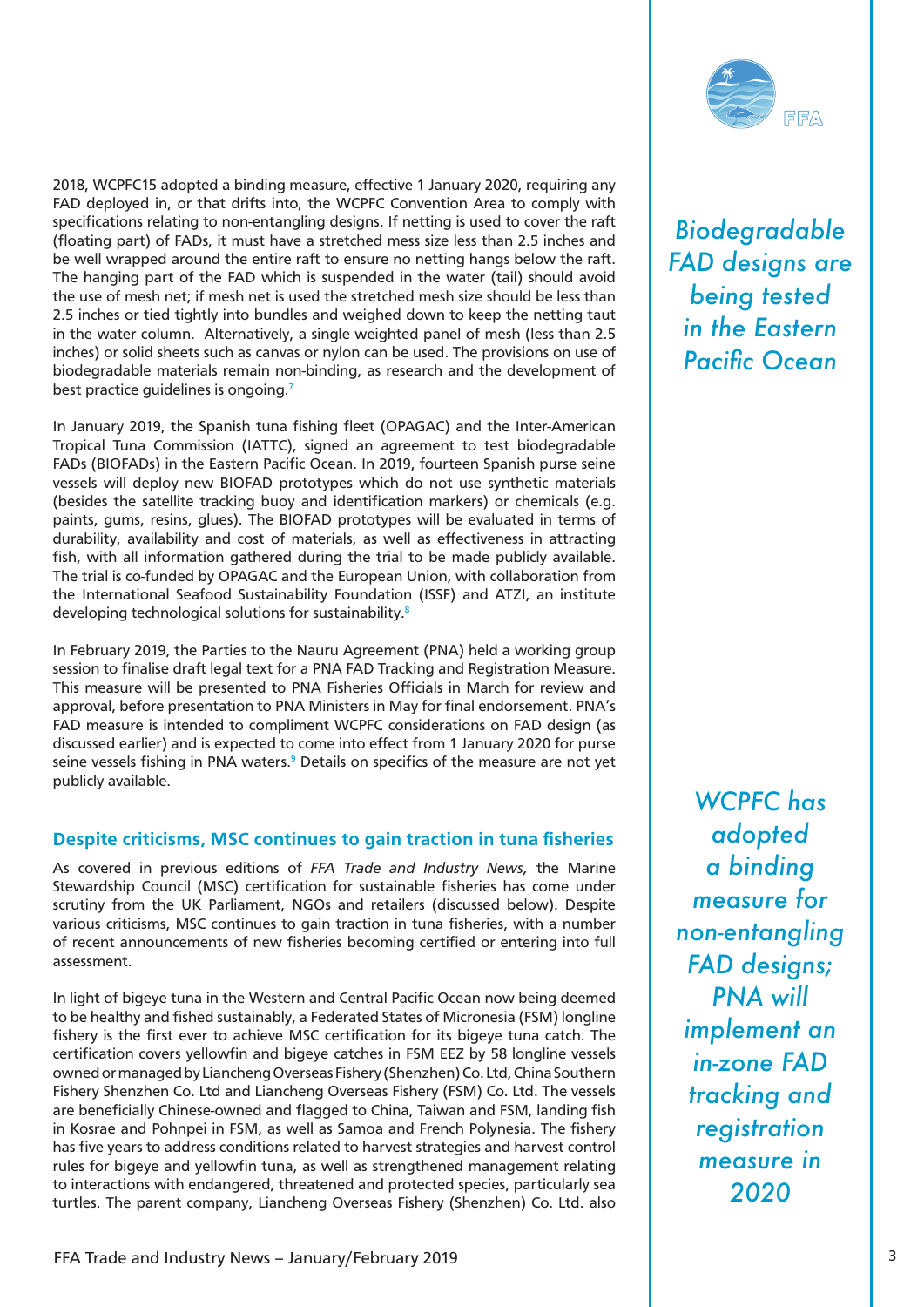

<span id="page-3-0"></span>received MSC certification for its Cooks Islands South Pacific albacore and yellowfin fishery in 2015 and has entered its Marshall Islands yellowfin and bigeye fishery into assessment, which is expected to be completed by the end of 2019.<sup>10</sup>

Tri Marine has also recently entered longline vessels chartered to its Solomon Islands' subsidiary company, National Fisheries Development Ltd. into MSC assessment for South Pacific albacore and yellowfin.<sup>11</sup> PNG's Fishing Industry Association's purse seine skipjack and yellowfin tuna fishery entered full MSC assessment in February 2019 for free-school, anchored FAD and drifting FAD sets.<sup>12</sup> If successful, this will mark the first Pacific Islands purse seine fishery to receive MSC certification for drifting FAD sets. Bumble Bee subsidiary, Anova Food has also announced its Indonesian yellowfin handline fishery will enter into MSC assessment, following the successful MSC certification of Indonesia's Sorong skipjack and yellowfin pole and line fishery in late 2018[.13](#page-12-0) There has also been a flurry of tuna fisheries entering into Fisheries Improvement Projects (FIPs), with the intention of addressing shortcomings to be able to enter into MSC assessment in the coming years. One such example is a partnership between Bumble Bee, global tuna trading company FCF and NGO Ocean Outcomes to improve fishing practices of albacore longline tuna fisheries in the Western and Central Pacific and Indian Oceans[.14](#page-12-0) An industry source indicated that there is increasing demand for tuna sourced from MSC-certified and/or robust FIP fisheries in major markets, as evidenced by public responsible sourcing policies implemented by tuna giants Thai Union and Bolton Foods. While premiums still exist for MSC-certified tuna, it is increasingly likely that these will erode as MSC certification becomes the norm to maintain access to developed-country tuna markets.<sup>15</sup>

On 17 January, the UK Parliament's Environmental Audit Committee (EAC) released a report on an inquiry into sustainable seas covering the issues of ocean acidification, overfishing, resource extraction and pollution. The inquiry included an investigation into the effectiveness of the MSC certification scheme and its contribution to sustainable fisheries. The report concluded that MSC is the market leader and the most rigorous certification in the seafood sector, compared to alternative labelling and certification systems. It also confirmed there is evidence that MSC is driving incremental change towards sustainable fish stocks through improvements in fishing practices. However, the inquiry recommended the MSC address specific issues raised by WWF and others in its five-year Fishery Standards Review, including Units of Assessment (i.e. ensuring only MSC-certified species are caught in single MSC trips), carbon emissions from ships, shark finning and barriers to entry for small-scale and developing fisheries. The EAC also called for the review to be transparent and independently reviewed. With the exception of carbon emissions from vessels, which currently falls outside the MSC fisheries certification standard, all of these issues are being addressed in the MSC Fishery Standard Review currently being undertaken and stakeholder consultations taking place in 2019[.16](#page-12-0)

## FISHERIES REGULATION

#### **EU lifts Thailand's IUU 'yellow card'; Thailand and Marshall Islands sign MOU**

In April 2015, Thailand received a 'yellow card' warning from the European Commission (EC) for not sufficiently tackling illegal, unreported and unregulated (IUU) fishing. Almost four years later in January 2019, the warning has finally been lifted. Thailand's Department of Fisheries (Thai DOF) has worked closely with EC officials to implement a number of measures to address its shortcomings. The fisheries legal framework has been comprehensively reviewed to be in line with international requirements; sanctions for non-compliance have been revised to

*The FSM longline fishery is the first in the world to MSC certify bigeye tuna*

*MSC certification is becoming the norm to access developedcountry tuna markets*

*The UK Parliament has deemed MSC the market leader and most rigorous seafood certification*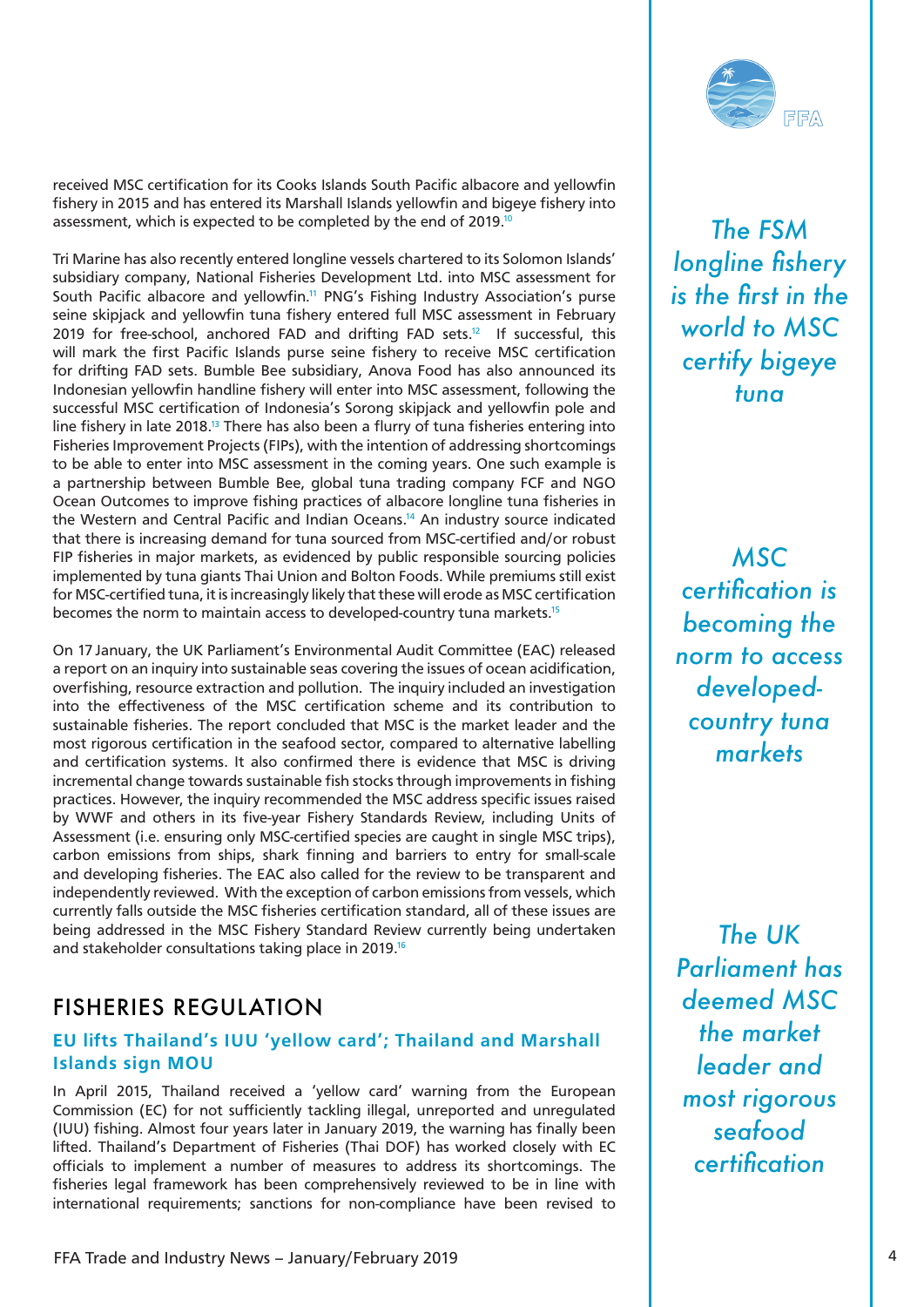<span id="page-4-0"></span>ensure they serve as a strong deterrent for IUU activity. Thailand's fleet management arrangements, including registration, have been reformed to strengthen flagstate control. Monitoring, control and surveillance (MCS) has improved with vessel monitoring systems required on all industrial fishing vessels, coupled with rigorous port inspections. Thailand will also fully implement the FAO Port State Measures Agreement to better manage foreign vessels landing fish in Thailand for processing, together with a whole-of-supply-chain traceability system. Thai DOF has strengthened its enforcement capabilities, dedicating additional financial and human resources towards combatting IUU fishing and improving administrative procedures[.17](#page-13-0) The lifting of the yellow card warning no doubt comes as a great relief to Thailand's seafood sector, which has faced significant reputational damage over the past several years (for both IUU fishing and labour abuse) and risked losing EU market access for its domestically-caught seafood products.

In another positive step towards eliminating IUU fishing, Thailand and Marshall Islands signed a Fisheries Collaboration Memorandum of Understanding on 22 February 2019 in Bangkok. Both countries are critical players in the global tuna industry – Thailand is the world's largest canned tuna processor, while Marshall Islands' Majuro is one of the busiest tuna transhipment ports in the world. The two countries have agreed to exchange fisheries data to strengthen traceability and enable mass-balance reconciliations of fish transhipped in Majuro and delivered to Thailand for processing. These steps will help to identify misreporting. The Marshall Islands Marine Resources Authority (MIMRA) will provide Thai DOF with transhipment data, including volumes transhipped, notification of departure clearance of carriers destined for Thailand together with carrier hatch plans. For its part, Thai DOF will provide MIMRA with verified weights of tuna transhipped in Majuro which has been landed in Thailand. Collaboration of this nature is critical between coastal, flag, port and market states if IUU fishing is to be completely eliminated from the global tuna supply chain.<sup>18</sup>

#### **US authorities issue detention order on tuna harvested by forced labour aboard Vanuatu-flagged tuna longliner**

On 6 February 2019, US Customs and Border Protection (CBP) issued a press release stating that it had ordered any tuna products from a Vanuatu-flag tuna longliner, Tunago No. 61, be detained at all US ports of entry under authorization of the US 1930 Tariff Act, due to forced labour aboard the fishing vessel.<sup>19</sup>

Section 307 of that Act prohibits the importation of merchandise mined, produced, or manufactured, wholly or in part, in any foreign country by forced labour (or indentured or forced child labour). According to CBP, merchandise that is detained and not released is subject to exclusion and/or seizure and may lead to criminal investigation of the importer(s). Importers of detained shipments are provided an opportunity to export their shipments or demonstrate that the merchandise was not produced with forced labour. If an importer's shipment is detained, it is the responsibility of the importer to demonstrate to CBP 'through clear and convincing evidence' that the merchandise was not produced with a form of prohibited labour. If this requirement is not met by the importer, CBP allows the importer to export their goods to a location outside the United States.<sup>20</sup>

The press release from CBP occasioned a flurry of announcements and blog posts from various law firms and others specializing in international trade, customs, and import/export law that further publicized the actions of CBP in the Tunago No.61 case.



*Thailand has reformed its fisheries legislation, law enforcement, fisheries and fleet management, MCS, and traceability*

*Thailand and Marshall Islands will exchange data on tuna transhipments and landings*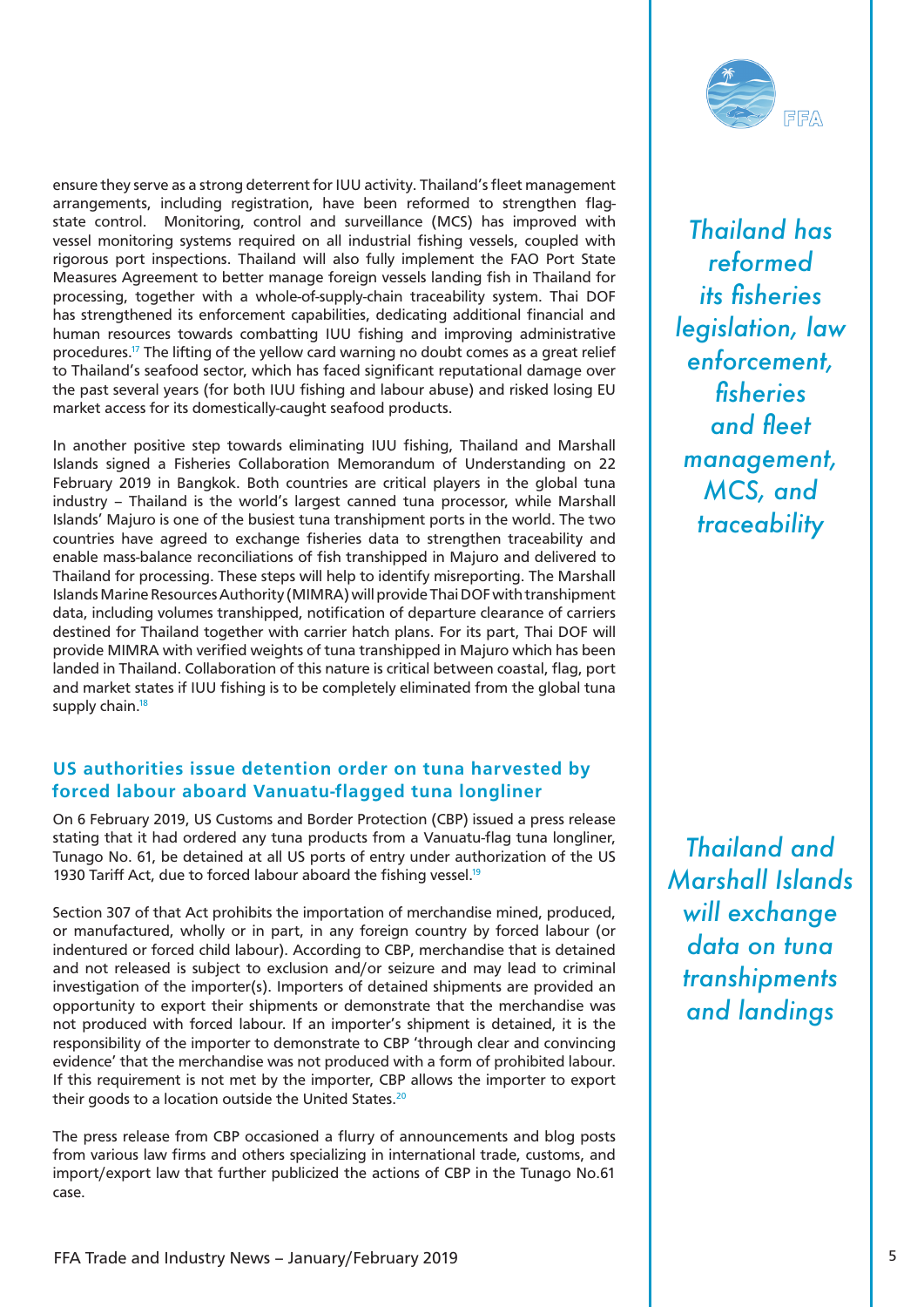<span id="page-5-0"></span>From an examination of the US Customs and Border Protection website, ([www.cbp.](http://www.cbp.gov) [gov](http://www.cbp.gov)), it appears this is the first detention of any product in 2019, and the first time ever that products from a fishing vessel have been involved in such an action. It is not known how widespread the activities of CBP might become in the tuna industry. CBP explains the parameters of its involvement in identifying products that might have been produced by forced labor on its website, stating that 'it acts on information concerning specific manufacturers/exporters and specific merchandise. The agency does not generally target entire product lines or industries in problematic countries or regions'[.21](#page-13-0)

This current incident highlights the link between national responsibilities to deter IUU fishing and forced labor. In the context of IUU, FAO has defined illegal fishing as that being 'in violation of national laws or international obligations, including those undertaken by cooperating States to a relevant regional fisheries management organization'.[22](#page-13-0) A recent WCPFC resolution (Resolution 2018-01) adopted in December 2018 addresses the obligations of its members in enacting and enforcing fair labour standards onboard their flag vessels.

In the context of exports of tuna products to the US, the link to IUU could be important. The US Seafood Import Monitoring Program (SIMP) requires tuna importers to trace their shipments to prevent fish from IUU fishing from entering the US market. Tuna products could also become a target of the US Department of Labor, which publishes an annual *List of Goods Produced by Child Labor or Forced Labor* that is used by policy makers and others in the US to determine if import restrictions or prohibitions are placed on products and countries listed. It is also used to pressure foreign governments to investigate and correct labour abuses in their countries, lest their products be excluded from the US.

According to the WCPFC Register of Fishing Vessels, Tunago No. 61 is a 53.45 metre tuna longliner built in Taiwan in 2001. It is believed to be owned by Taiwan interests, as are five other Tunago vessels also flagged in Taiwan. Tunago No. 61 was involved in an incident in 2016 where the captain was murdered by members of its Indonesian crew. The incident became internationally known when Greenpeace East Asia included it in a widely-disseminated 2018 report on the Taiwan Government's inability to control IUU and abusive human rights in its fisheries and claimed the captain had been abusing the crew, which drove them to kill him.[23](#page-13-0)

It is not known how the shipment of fish from Tunago No. 61 purportedly produced by forced labour came to the attention of CBP. CBP regulations state that any person who has reason to believe that merchandise produced by forced labour is being, or is likely to be, imported into the United States may communicate his/her belief to any Port Director or the Commissioner of CBP. It also states that allegations of forced labour violations can be submitted to CBP and provides a hyperlink for such communication[.24](#page-13-0)

Regarding the resolution of the current Tunago No.61 situation, CBP says it does not generally publicize specific detentions, re-exportations, exclusions, or seizures that may have resulted from the detention of merchandise. If CBP has been provided with information sufficient to make a determination that the tuna imported from Tunago No. 61 is subject to the provisions of the law, it will publish a formal finding explaining their decision in the *Customs Bulletin and Decisions* and in the *Federal Register*. No such finding has yet been published for this case.



*Products from a fishing vessel have been targeted by the forced labor provisions of the US Tariff Act for the first time* 

*The linkage between IUU and forced labor could have consequences for importers*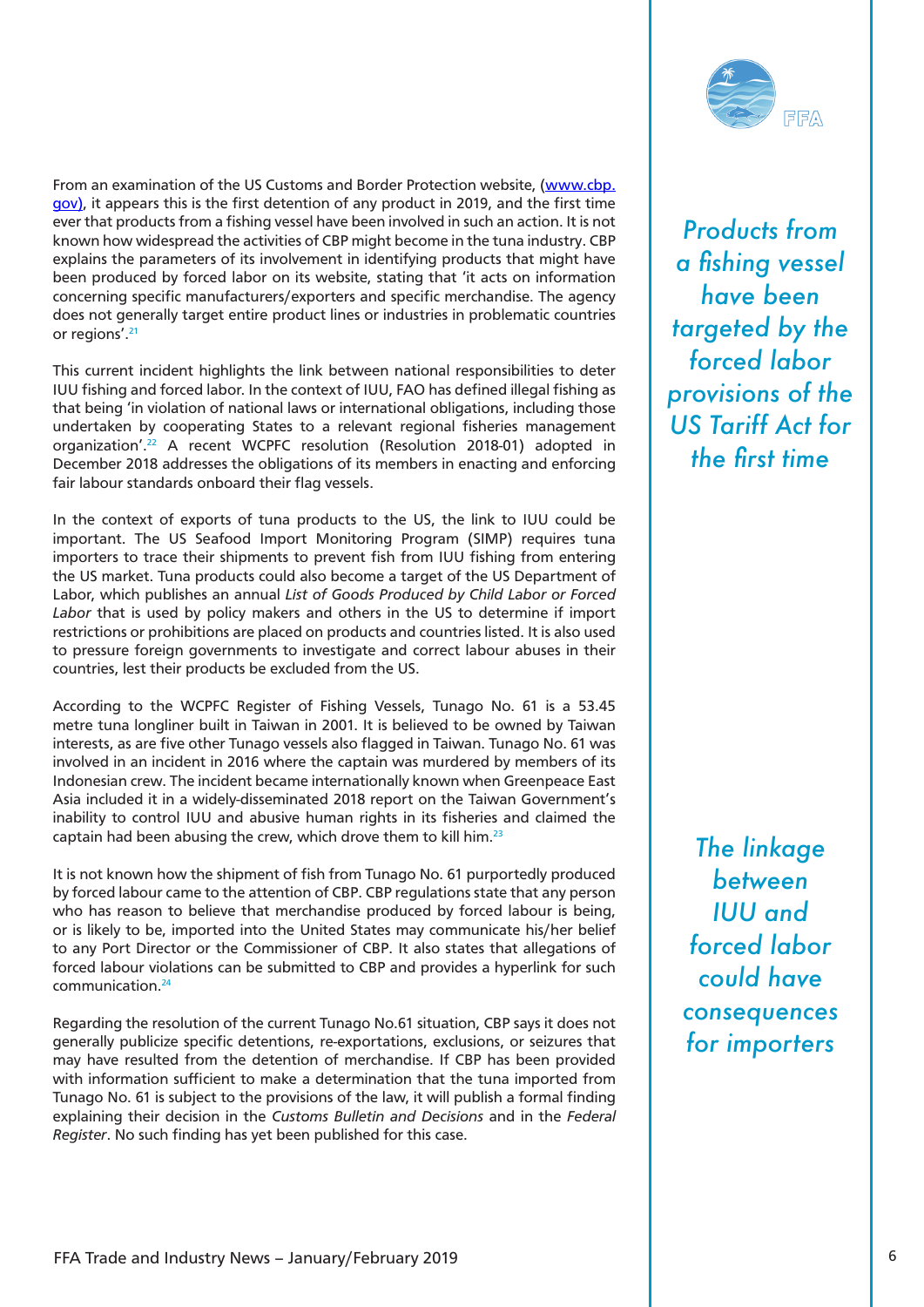#### <span id="page-6-0"></span>**China's growing leadership in global fisheries governance is challenged by poor score on new IUU Fishing Index**

China is the world's largest distant water fishing nation. While the government set restrictions in 2018 on the total number of distant water vessels to be within 3,000 by 2020, this gives the current fleet over 15% room to grow (it stood at ~2,500 vessels in 2017). Moreover, the state and industry are increasingly focussed on improving technological advances, meaning that this growing fleet will be more efficient.<sup>25</sup>

China has reduced its fisheries subsidy programme in response to growing international pressure (see story on WTO above), but this applies only to boats in its EEZ, not its distant water fleet (DWF).<sup>[26](#page-13-0)</sup> Indeed, China's 13<sup>th</sup> Five-Year Plan (2016-2020) places considerable emphasis on the development of high seas fishing and the processing of fish caught outside of its national waters.<sup>27</sup> This was reinforced in January 2019 by Fisheries Minister Yu Kangzhen's visit to the Zhoushan National Distant-Water Fishery Base – a new 'giant industrial park to handle a huge increase in distant-water catches'.<sup>28</sup>

Part and parcel of China's growing power as a fishing nation is its growing influence over global fisheries regulation. In a recent interview, Liu Zhong Xin, the deputy head of China's Fisheries Management Bureau, pointed out that the size of China's fishing fleet, market and exports means that it is overtaking the role previously assumed by traditional fishing nations such as Japan and Spain.<sup>29</sup> This process is evidenced in the WCPO industrial longline industry where China's capacity is growing while that of Japan and South Korea recedes.<sup>30</sup>

China's rise as a leading maritime nation presents several challenges to PICs, as highlighted in the new IUU Fishing Index, which ranks China as the worst-scoring state. $31$  The index was developed by the Global Initiative Against Transnational Organized Crime and the marine consultancy firm, Poseidon. It seeks to develop a more objective and benchmarked approach to compare countries on various measures of IUU fishing in the context of UN Sustainable Development Goal targets 14.4 and 14.6. Of crucial importance to PICs, the index ranked China as the world's worst 'flag', which is a composite of indicators 'related to things states should do and their obligations in relation to IUU fishing that are specific to vessels they flag (i.e. that are on their vessel register)'.<sup>[32](#page-13-0)</sup> However, the IUU Fishing Index uses historical data and China stresses that it is continuing to crack down on the violation of laws by its vessels fishing on the high-seas, including charging large fines and piloting 24 hour video surveillance.<sup>33</sup>

## TUNA INDUSTRY

#### **WWF continues to advance blockchain technology for seafood traceability**

Blockchain technology is a public, tamper-proof platform that digitizes 'blocks' of information at key transaction points in supply chains (e.g. fishing, unloading, entry/ withdrawal from cold storage, processing, distribution). It is generally understood to be a ledger that is secure because it is both distributed across many nodes (rather than a single server) and because entries are cemented into the record using cryptography.[34](#page-13-0) This approach to traceability relies on a digital tag (e.g. a radio frequency identification or RFID) that is inserted into the animal at the original point of production and linked to a blockchain. The blockchain records data on the location and movement of the product to, for instance, verify that it was caught in a legal fishing area. The technology also allows the product to be traced as it moves



*China continues to promote its distant water fleet and domestic fish processing*

*New IUU Fishing Index ranks China as worstscoring state; government announces stricter controls of high-seas fishing*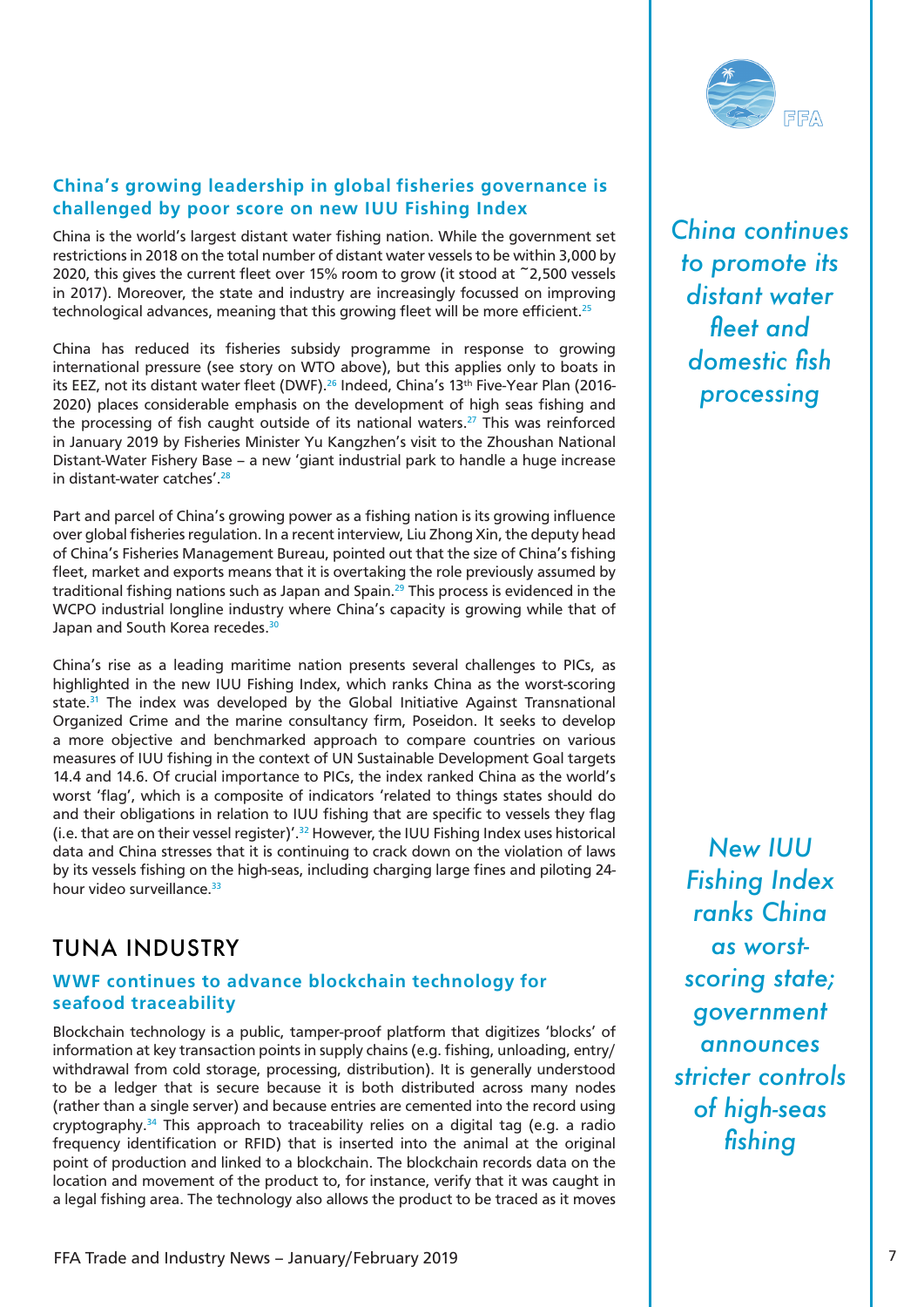<span id="page-7-0"></span>through processing and into markets. The blockchain can store additional data, such as storage temperatures that are relevant to food safety concerns. A key component is that the blockchain technology makes use of database records shared across a network that constantly checks record details and ensures that any changes can be seen across the entire network.

Environmental NGO WWF-Australia continues to advance blockchain technology as a tool for seafood traceability. WWF began experimenting with blockchain technologies for seafood traceability by implementing a pilot tuna traceability project in Fiji with Sea Quest Fiji Ltd.<sup>[35](#page-13-0)</sup> Building from this work, in early 2019, WWF-Australia and BCG Digital Ventures have partnered to launch a new blockchain-based platform to track the environmental and ethical impacts of food and products. The platform – called OpenSC – focuses on providing information to businesses and consumers, with the aim of identifying and then avoiding illegal, environmentally damaging, mislabelled or unethical products. The programme offers a quick response (QR) code tag for each product, which can be scanned by the user. The QR code allows the user – who might be a buyer, retailer or an end-consumer – to see information about where a specific product came from, when and how it was produced and how it travelled along the supply chain. OpenSC is being designed to be compatible with existing supply chain certification systems, not least to address industry concerns about the mounting paper work required to comply with a range of state and non-state efforts to address IUU fishing and other sustainability concerns.<sup>[36](#page-14-0)</sup> Perth-based Austral Fisheries were chosen as the industry partner for the launch. The firm's Glacier 51 Toothfish will be used as a demonstration.

WWF is envisioning a large scope of potential for blockchain technology. The organisation is highlighting potential to address social issues in fisheries, such as poor working conditions and human rights abuses related to coerced labour and has ambitions to extend the approach to a wide range of sectors including timber and palm oil[.37](#page-14-0) Developers hope that the platform will help businesses optimize supply chain operations, reduce costs and enable them to manage situations like product recalls.

While traceability technologies garner media attention, the technology itself is not a cure-all and implementation will require building a large infrastructure and training personnel throughout supply chains. While some markets might regulate around sustainability or human rights concerns revealed through traceability tools, others might be more tolerant and provide an outlet for products shown to be unsustainable or unethical. Further, as blockchain processes will be costly in the near term, QR-coded fish are likely to be limited to high-end markets that can support a price premium for products with traceability and/or sustainability attributes. That point at least played out as WWF sought to model their new products by serving blockchain tracked and traceable food to business leaders at the World Economic Forum, $38$  an organisation which has highlighted traceability and traceability technologies as a mechanism for tackling illegal fishing – in the tuna industry specifically.<sup>39</sup>

#### **Will tuna processing be automated?**

A major interest of Pacific Island countries in the canned tuna industry is employment generation. The processing of fish into loins for canning is the most labour-intensive stage in the value chain and provides thousands of jobs in Fiji, Marshall Islands, Papua New Guinea and Solomon Islands. It is precisely because of differences in wage rates that producers in high-cost countries such as Italy and Spain import frozen tuna loins which are defrosted and inserted into cans.



*WWF-Australia is pushing forward blockchain technology for seafood traceability*

*Traceability technologies can shed light on seafood challenges, but cannot solve problems on their own*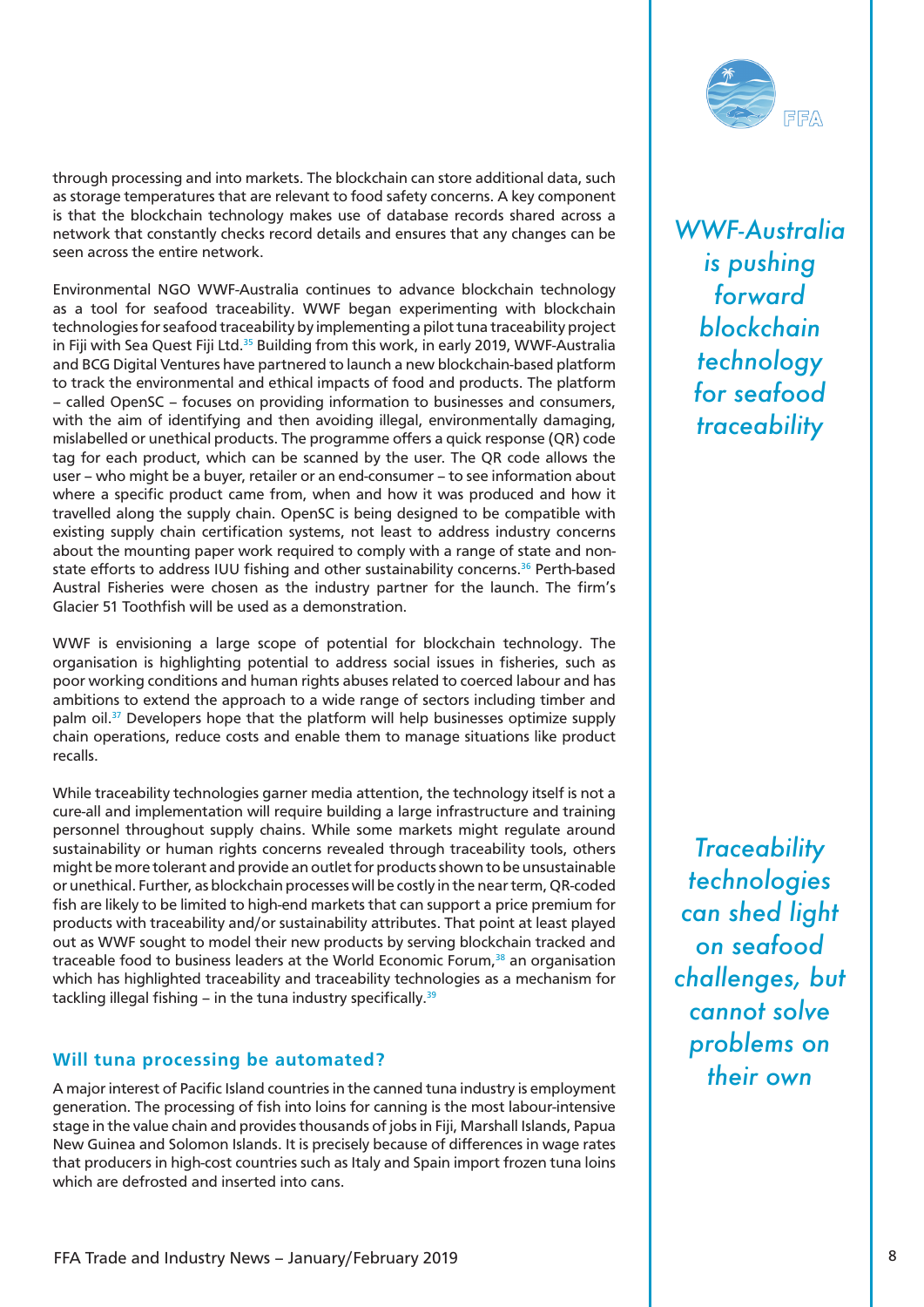<span id="page-8-0"></span>Yet this international division of labour may be under threat if a new project in Spain to automate tuna processing proves commercially successful. Coordinated by Spain's canned seafood industry association Anfaco-Cecopesca, the three-year SpecTUNA project has a budget of €1.7 million, of which the European Commission has committed to subsidise 65%.

SpecTUNA is pitched as having the potential to 'revolutionise' the canned tuna industry by automating and optimising all the preparatory stages of raw material processing, such as the sorting and basic cutting of frozen tuna[.40](#page-14-0) The motivation is to enhance quality control and Spain's competitiveness, especially compared to Thailand.

The project seeks to develop advanced robotics using artificial vision and 3D scanning to classify and sort a frozen tuna and then transfer it for automated cutting of head and tail. It will then undergo hyperspectral imaging which allows for the detection of small differences in similarly coloured materials to detect freshness, moisture, salt, protein and fat content, thereby allowing for automated quality control.

However, the loining of the fish will still be necessarily done by hand given the wide variation in size among tuna, even within the same species, and the objective of maximising the recovery rate of meat to by-products. Nonetheless, if the technology being developed by SpecTUNA is commercialised, it will reduce the number of workers needed in tuna factories and may be the first step in the automation of the entire process.

This follows on from another European Commission-funded study in 2013-15 that applied hyperspectral imaging to the quality assessment of cod and salmon.<sup>41</sup> The use of EU research funds to support industrial competitiveness is an important realm of fisheries subsidy that rarely receives attention at the WTO (see the above story).



*SpecTUNA project seeks to automate sorting, basic cutting and quality control in tuna processing* 

*EU public funds are being used to subsidise private industry innovation*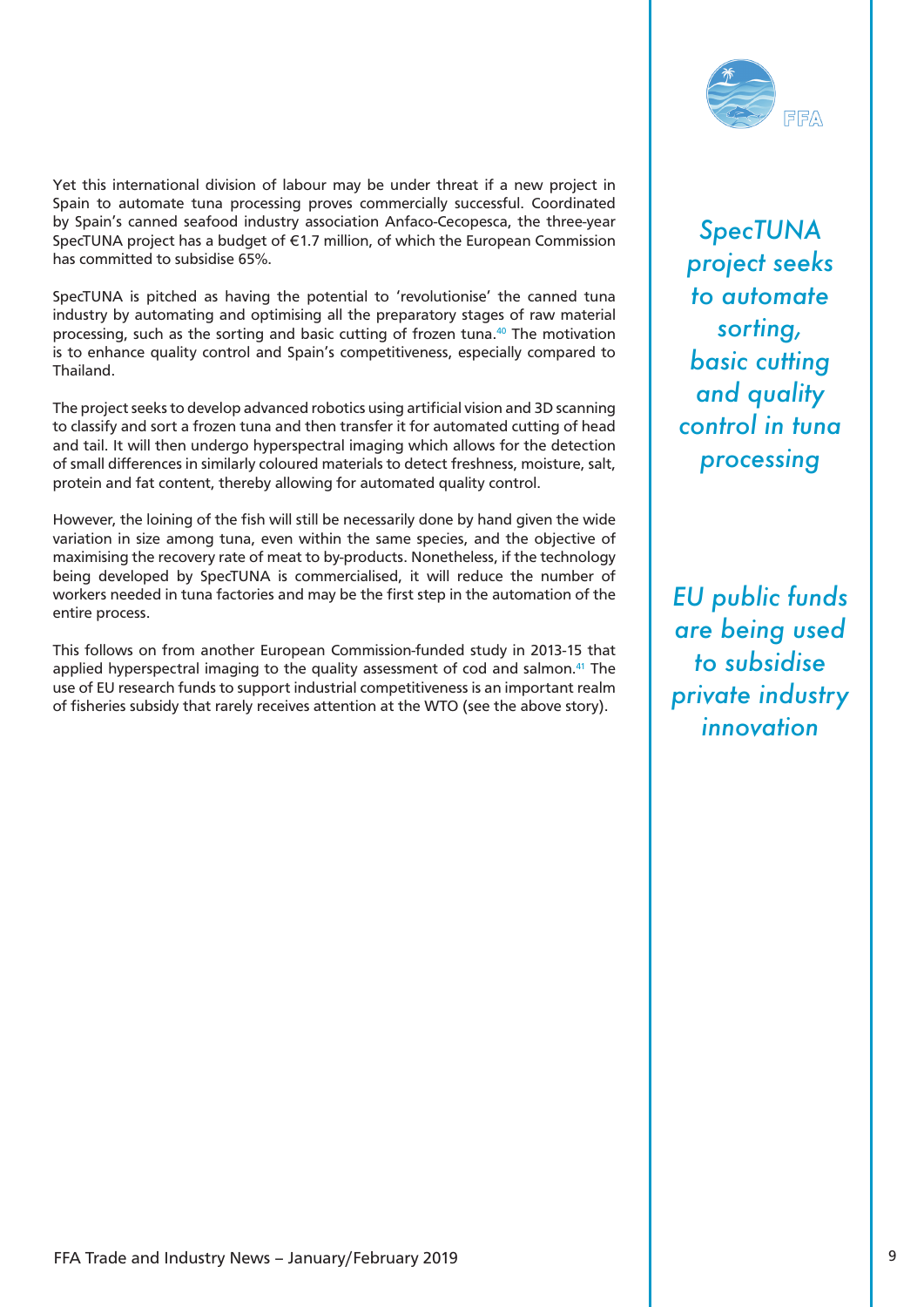

# <span id="page-9-0"></span>**TUNA PRICE TRENDS[42](#page-14-0)**

#### **Bangkok canning-grade prices to December 2018**[43](#page-14-0)



### **Japan frozen sashimi prices (ex-vessel, Japanese ports) to December 2018**[44](#page-14-0)

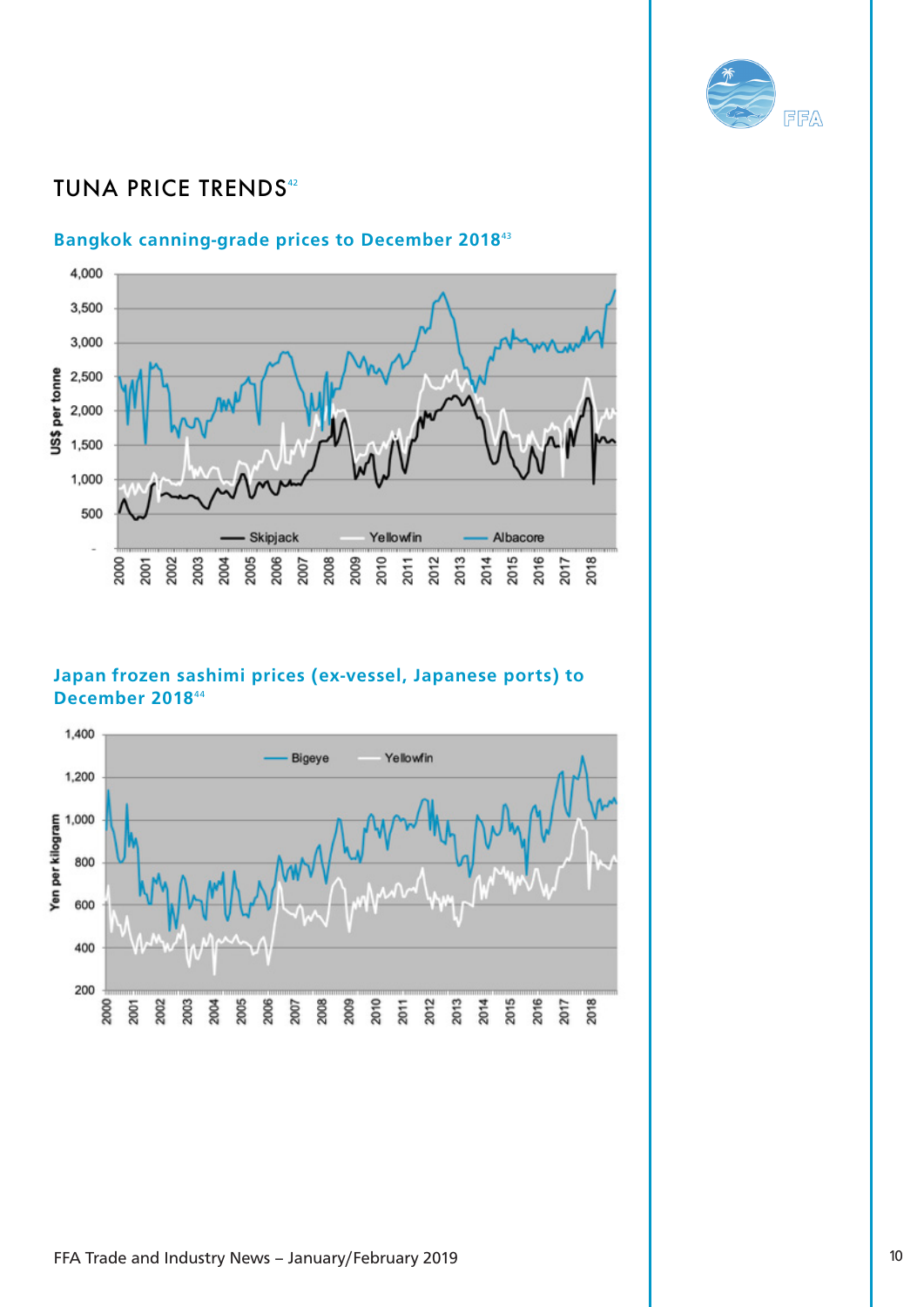



## <span id="page-10-0"></span>**Japan fresh sashimi prices (origin Oceania) to December 2018**[45](#page-14-0)

## **US imported fresh sashimi prices to Decembe 2018**[46](#page-14-0)

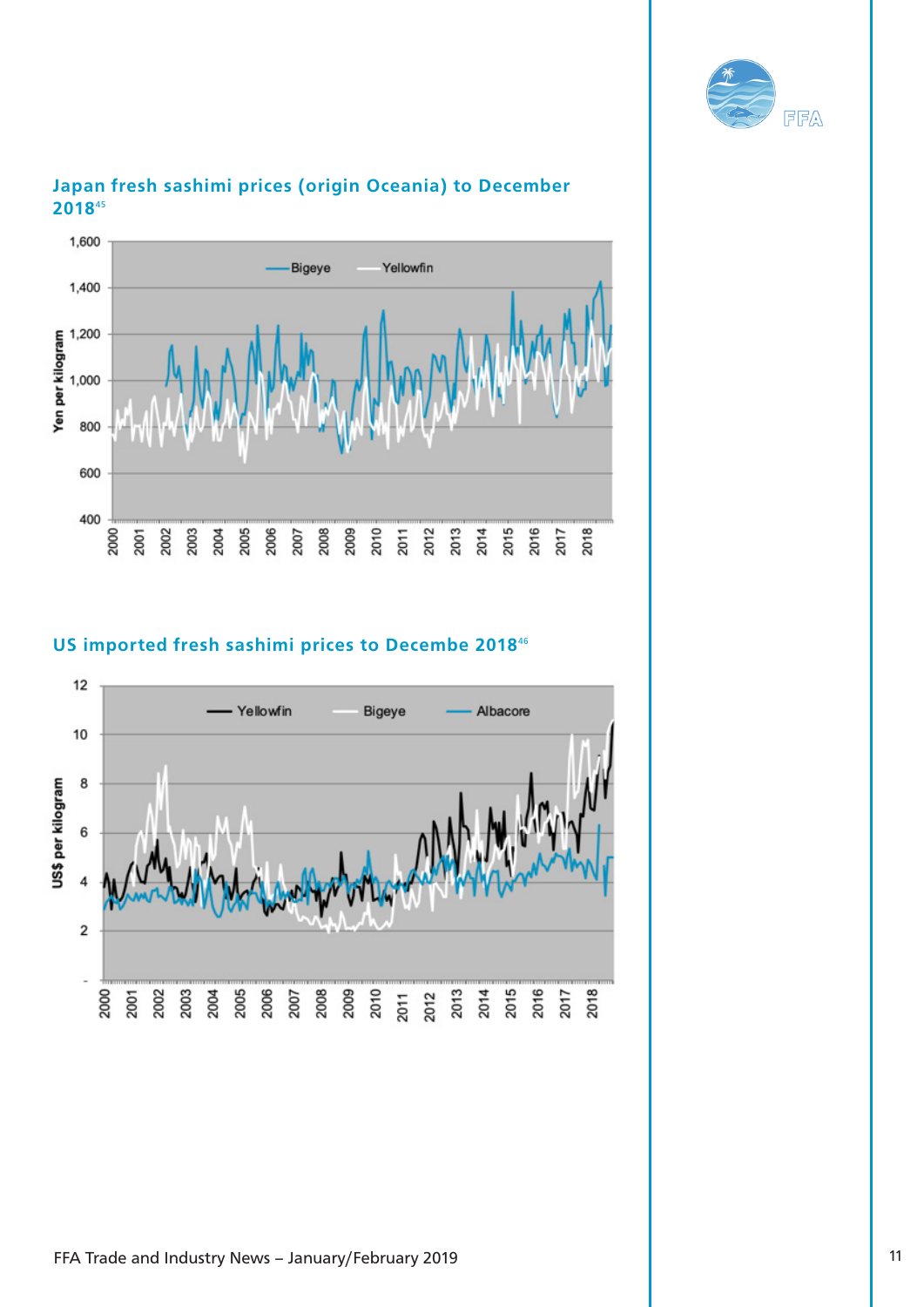

## <span id="page-11-0"></span>**Crude oil, canning-grade frozen skipjack (SKJ) and frozen bigeye (BET) price index to February 2019**[47](#page-14-0)

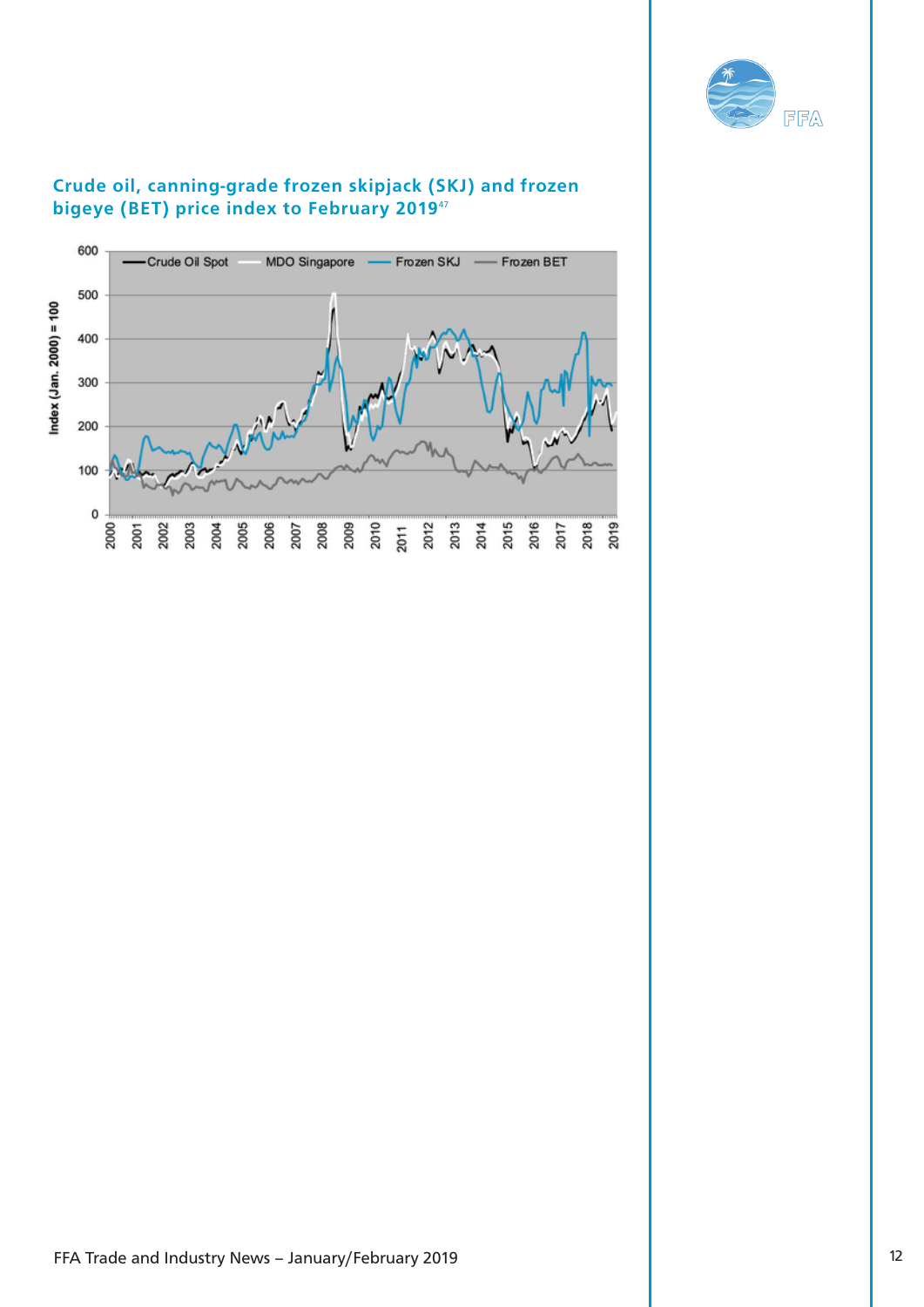

<span id="page-12-0"></span>[1](#page-0-0) Prepared for the FFA Fisheries Development Division by Dr Liam Campling, School of Busi[ness a](#page-0-0)nd Management, Queen Mary University of London, Dr Elizabeth Havice, University of North Carolina at Chapel Hill and Mike McCoy, independent consultant, all Consultant Fisheries Trade and Market Intelligence Analysts, Fisheries Development Division, FFA. Desktop publishing by Antony Price. The authors would like to thank Mike Batty for his input on an earlier draft of this briefing. The contents of this briefing (including all analysis and opinions) are the responsibility of the authors and do not necessarily reflect the positions or thinking of the FFA Secretariat or its Members.

 $^{\rm 2}$  $^{\rm 2}$  $^{\rm 2}$  For recent debates, see: Liam Campling, Elizabeth Havice and Mike McCoy 2018, WTO fisheries subsidies negotiations to intensify in 2019', FFA Trade and Industry News, 11(6): November-December; Liam Campling, Elizabeth Havice and Mike McCoy 2018, 'Fishing overcapacity discussed at the World Trade Organisation', FFA Trade and Industry News, 11(5): September-October; Liam Campling, Elizabeth Havice and Mike McCoy 2017, 'Update on fisheries subsidies debates in the lead up to the 11th WTO Ministerial', *FFA Trade and Industry News,*  10(4): July-August; and Elizabeth Havice, Liam Campling and Mike McCoy 2017, ' WTO Members fail to agree to minimal, low ambition rules on fisheries subsidies', *FFA Trade and Industry News*, 10(6): November-December. Available at: [https://www.ffa.int/trade\\_news](https://www.ffa.int/trade_news)

<sup>[3](#page-1-0)</sup> Liam Campling, Elizabeth Havice and Mike McCory, 2018. 'US announces new tariffs on [Chine](#page-1-0)se tuna imports; US brand reactions split', *FFA Trade and Industry News*, 11(5): Sept-Oct. Available at:<http://www.ffa.int>

[4](#page-1-0) Liam Campling, Elizabeth Havice and Mike McCory, 2018. 'US announces new tariffs on Chinese tuna imports; US brand reactions split', *FFA Trade and Industry News*, 11(5): SeptOct. Available at:<http://www.ffa.int>

 $^{\circ}$  'Donald Trump asks China to life all US agricultural tariffs', *BBC News*, 2 March 2019. Available at: <http://www.bbc.com>; 'U.S. and China said to appear close to deal to roll back tariffs', *Reuters*, 4 March 2019. Available at: <http://www.reuters.com>

6 Jenny Leonard, 2019. 'US and China near deal that could end most US tariffs', *Bloomberg*, 3 March. Available at:<http://www.bloomberg.com>

7 WCPFC, Conservation and Management Measure for Bigeye, Yellowfin and Skipjack in the [West](#page-2-0)ern and Central Pacific Ocean, CMM 2017-01, CMM 2018-01. Available at: [http://www.](http://www.wcpfc.int) [wcpfc.int](http://www.wcpfc.int)

[8](#page-2-0) 'Spanish tuna fleet will test biodegradable FADs in eastern Pacific', *Fish Information and [Servic](#page-2-0)es*, 18 January 2019. Available at: [https://www.fis.com;](https://www.fis.com) 'Spanish tuna fleet testing biodegradable FADs', IntraFish Media, 18 January 2019. Available at: <https://www.intrafish.com>

 $^{\circ}$  John Maefiti, 'PNA working group aims to complete FAD Tracking and Registration Measure', PITIA, 11 February 2019. Available at:<http://www.pacifictuna.org>

[10 'Fir](#page-3-0)st fishery achieves MSC certification for bigeye tuna', *Marine Stewardship Council,* 7 March 2019; Control Union Pesca Ltd., *MSC Public Certification Report – SZLC, CSFC & FZLC FSM EEZ Longline Yellowfin and Bigeye Tuna Fishery*, March 2019. Both available at: [https://](https://www.msc.org) [www.msc.org](https://www.msc.org)

[11](#page-3-0) SCS Global Services, *Marine Stewardship Council Fishery Announcement*, 7 January 2019. Available at:<https://www.msc.org>

<sup>12</sup> Cliff White, 'Papau New Guinea skipjack, yellowfin tuna fishery enters Marine Stewardship Council assessment, *Seafood Source*, 27 February 2019. Available at: [http://www.seafood](http://www.seafoodsource.com)[source.com](http://www.seafoodsource.com)

<sup>13</sup> 'Anova Food Announces the First Handline Tuna Fishery in Indonesia to Enter into Full Assessment by the Marine Stewardship Council', Business Wire, 27 February 2019. Available at: <http://www.businesswire.com>

<sup>14</sup> 'Bumble Bee Foods, LLC and FCF Partner with Ocean Outcomes to Improve Longline Tuna Fisheries', *Ocean Outcomes*, 15 January 2019. Available at: <http://www.oceanoutcomes.org>

<sup>15</sup> Industry representative, pers. comm., February 2019.

16 'MSC welcomes Sustainable Seas report', Marine Stewardship Council, 17 January 2019. Available at: [https://www.msc.org;](https://www.msc.org) 'UK Parliamentary inquiry calls for independent review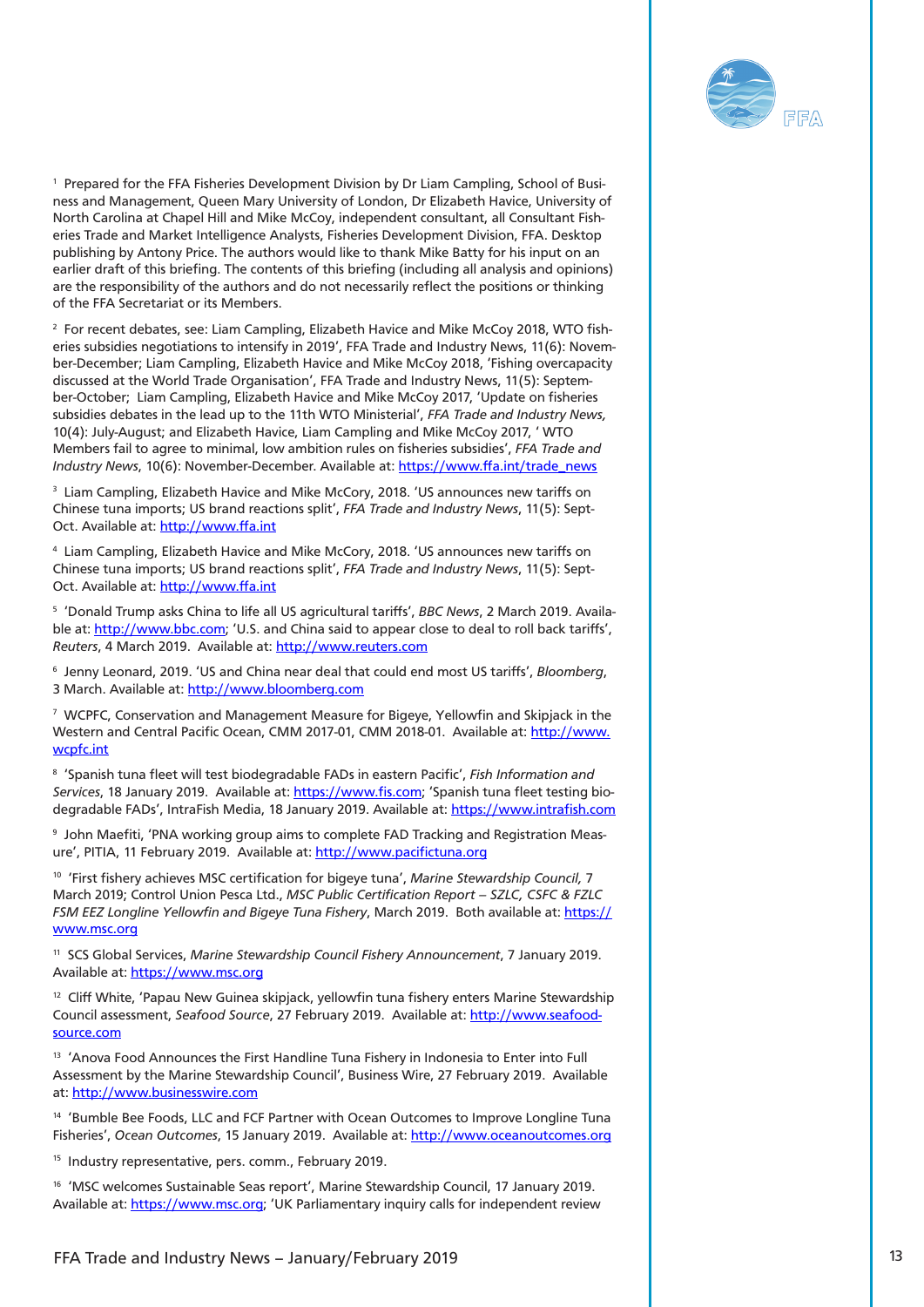

<span id="page-13-0"></span>of MSC', *Intrafish Media*, 18 January 2019. Available at:<https://www.intrafish.com>; George Clark, MSC email to UK stakeholders re: EAC Sustainable Seas report, 17 January 2019.

[17 E](#page-4-0)uropean Commission 2019, 'Questions and Answers – Illegal, Unreported and Unregulated (IUU) fishing in general and in Thailand', 8 January 2019. Available at: [http://www.](http://www.ec.europa.eu) [ec.europa.eu](http://www.ec.europa.eu)

<sup>18</sup> 'Marshall Islands Marine Resources Authority Signs Fisheries Collaboration MoU with Thailand's Department of Fisheries', *FFA's Tuna Pacific: Fisheries News and Views*, 22 February 2018. Available at: <http://www.tunapacific.org>

<sup>[19](#page-4-0)</sup> 'CBP Issues Detention Order on Tuna Harvested by Forced Labor Aboard the Tunago No. 61', *US Customs and Border Protection*, 6 February 2019. Available at [https://www.cbp.gov](https://www.cbp.gov/newsroom/national-media-release/cbp-issues-detention-order-tuna-harvested-forced-labor-aboard-tunago)

<sup>20</sup> Jennifer Diaz, 'New import detention order targets tuna harvested with forced labour', *Customs & International Trade Law*, 7 March 2019. Available at: [http://customsandinterna](http://customsandinternationaltradelaw.com/2019/03/07/new-import-detention-order-targets-tuna-harvested-forced-labor/)[tionaltradelaw.com](http://customsandinternationaltradelaw.com/2019/03/07/new-import-detention-order-targets-tuna-harvested-forced-labor/)

<sup>21</sup> US Customs and Border Protection, 6 February 2019.

<sup>22</sup> UN FAO International Plan of Action to Prevent, Deter, and Eliminate Illegal, Unreported, and Unregulated Fishing, Articles 3.1-3.3. FAO, Rome, 2001

[23](#page-5-0) *Made in Taiwan: Government Failure and Illegal, Abusive and Criminal Fisheries*, Greenpeace New Zealand, 14 April 2016. Available at: [https://www.greenpeace.org/new-zealand/](https://www.greenpeace.org/new-zealand/publication/made-in-taiwan/) [publication/made-in-taiwan/](https://www.greenpeace.org/new-zealand/publication/made-in-taiwan/)

<sup>24</sup> US Customs and Border Protection, 6 February 2019.

[25](#page-6-0) Bai Yunyi 2018, 'China finds new ways to develop distant-water fishing', *Global Times*, 30 October 2018. Available at:<http://www.globaltimes.cn/content/1125154.shtml>

<sup>26</sup> Mark Godfrey 2019, 'As pressure from WTO mounts, China faces decision on fishing subsidies', *SeafoodSource*, 21 January. Available at: [https://www.seafoodsource.com/news/](https://www.seafoodsource.com/news/supply-trade/as-pressure-from-wto-mounts-china-faces-decision-on-fishing-subsidies) [supply-trade/as-pressure-from-wto-mounts-china-faces-decision-on-fishing-subsidies](https://www.seafoodsource.com/news/supply-trade/as-pressure-from-wto-mounts-china-faces-decision-on-fishing-subsidies)

<sup>27</sup> Central Committee of the Communist Party of China 2016, *The 13<sup>th</sup> Five-Year Plan for Eco[nom](#page-6-0)ic and Social Development of the People's Republic of China (2016–2020)*, Compilation and Translation Bureau, Beijing. Available at: [http://en.ndrc.gov.cn/newsrelease/201612/](http://en.ndrc.gov.cn/newsrelease/201612/P020161207645765233498.pdf) [P020161207645765233498.pdf](http://en.ndrc.gov.cn/newsrelease/201612/P020161207645765233498.pdf)

[28](#page-6-0) Mark Godfrey 2019, 'Chinese Fisheries Minister Yu Kangzhen promotes distant-water fleet in visit to Zhoushan', *SeafoodSource*, 4 January. Available at: [https://www.seafoodsource.](https://www.seafoodsource.com/news/supply-trade/chinese-fisheries-minister-yu-kangzhen-promotes-distant-water-fleet-in-visit-to-zhoushan) [com/news/supply-trade/chinese-fisheries-minister-yu-kangzhen-promotes-distant-water](https://www.seafoodsource.com/news/supply-trade/chinese-fisheries-minister-yu-kangzhen-promotes-distant-water-fleet-in-visit-to-zhoushan)[fleet-in-visit-to-zhoushan](https://www.seafoodsource.com/news/supply-trade/chinese-fisheries-minister-yu-kangzhen-promotes-distant-water-fleet-in-visit-to-zhoushan)

[29 M](#page-6-0)ark Godfrey 2018, 'China increasingly dominating fishing rule-making', *SeafoodSource*, 13 December. Available at: [https://www.seafoodsource.com/news/supply-trade/china-in](https://www.seafoodsource.com/news/supply-trade/china-increasingly-dominating-fishing-rule-making)[creasingly-dominating-fishing-rule-making](https://www.seafoodsource.com/news/supply-trade/china-increasingly-dominating-fishing-rule-making)

[30 L](#page-6-0)iam Campling, Antony Lewis and Mike McCoy 2017, *The Tuna Longline Industry in the Western and Central Pacific Ocean and its Market Dynamics*, Honiara: Pacific Islands Forum Fisheries Agency. Available at:<https://www.ffa.int/node/2025>

<sup>[31](#page-6-0)</sup> IUU Fishing Index. Available at: http://juufishingindex.net/ranking

[32](#page-6-0) Poseidon and Global Initiative Against Transnational Organized Crime 2019, *The Illegal, Unreported and Unregulated Fishing Index*, (January). Available at: [http://iuufishingindex.](http://iuufishingindex.net/include/IUU-Report.pdf) [net/include/IUU-Report.pdf](http://iuufishingindex.net/include/IUU-Report.pdf)

<sup>33</sup> Bai Yunyi 2018, 'China strictly regulates high-seas fishing, company losing \$14.4m of fines', *Global Times*, 13 October 2018. Available at: [http://www.globaltimes.cn/content/1122773.](http://www.globaltimes.cn/content/1122773.shtml) [shtml](http://www.globaltimes.cn/content/1122773.shtml)

<sup>34</sup> Jessica McKenzie 2018. 'The future of seafood is bait-to-plate transparency on the blockchain', *The New Food Economy*, 25 April. Available at:<http://www.newfoodeconomy.org>

<sup>35</sup> Liam Campling, Elizabeth Havice and Mike McCoy, 2018. 'Blockchain technology trialled for tuna traceability in Fiji', *FFA Trade and Industry News*, 11(1): January-February. Available at: <http://www.ffa.int>